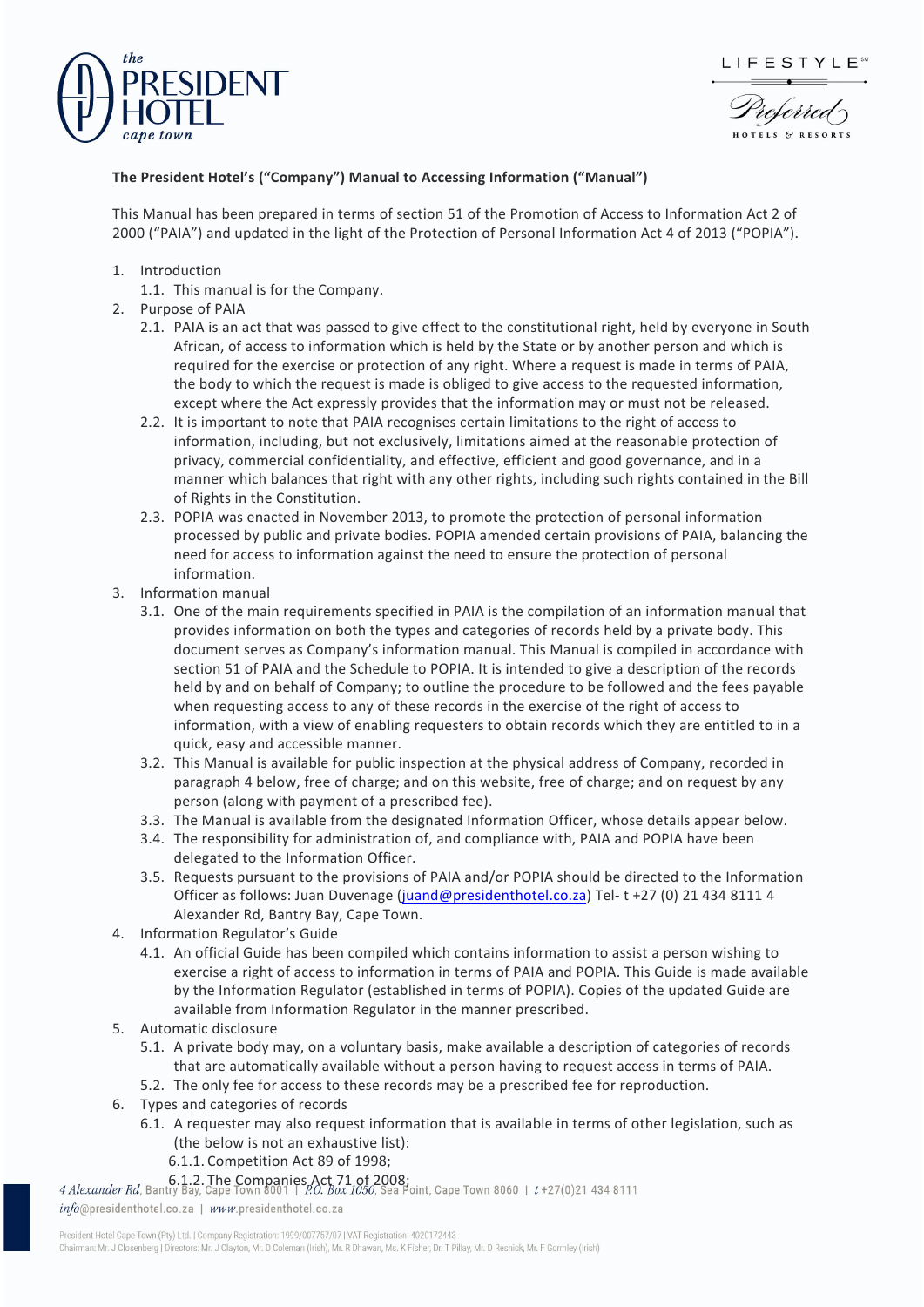LIFESTYLE<sup>®</sup>





- 6.1.3. The Labour Relations Act 66 of 1995;
- 6.1.4. Employment Equity Act 55 of 1998;
- 6.1.5. Basic Conditions of Employment Act 75 of 1997;
- 6.1.6. Compensation for Occupational Injuries and Diseases Act 130 of 1993;
- 6.1.7. Financial Intelligence Centre Act 38 of 2001;
- 6.1.8. Income Tax Act 58 of 1962;
- 6.1.9.Occupational Health and Safety Act 85 of 1993;
- 6.1.10. Unemployment Insurance Act 63 of 2001;
- 6.1.11. Value-added Tax Act 89 of 1991; and
- 6.1.12. Consumer Protection Act 68 of 2008.
- 7. Subject Categories of Records

The information is classified and grouped according to records relating to the following subjects and categories:

- 7.1. Personnel Records: *"*Personnel*"* refers to any person who works for or provides services to or on behalf of Company and receives, or is entitled to receive, remuneration and any other person who assists in carrying out or conducting the business of Company. It includes, without limitation, directors (executive and non-executive), all permanent, temporary and part-time staff, as well as contract workers.
- 7.2. Personal records provided by personnel include:
	- 7.2.1. Records provided by a third party relating to Personnel;
	- 7.2.2. Conditions of employment and other Personnel-related contractual and quasi-legal records, including job applications;
	- 7.2.3. Internal evaluation records and other internal records;
	- 7.2.4. Correspondence relating to, or emanating from, Personnel (internal and external to the organization); and
	- 7.2.5. Training schedules and material;
	- 7.2.6. Payment records (and beneficiary payments), including banking details.
- 7.3. Client Related Records: *"*Client*"* refers to any natural or juristic entity that receives services from Company.
- 7.4. Client related records include:
	- 7.4.1. Records provided by a client to a third party acting for or on behalf of Company;
	- 7.4.2. Records provided by a third party (for example, records from a reseller);
	- 7.4.3. Records generated by or within Company relating to its clients;
	- 7.4.4. Transactional records;
	- 7.4.5. Correspondence with a client that is implicitly or explicitly of a private or confidential nature
	- 7.4.6. Records pertaining to a client retrieved from "other sources", such as any credit bureau or credit providers industry association.
- 7.5. Private Body Records which include but are not limited to records pertaining to Company's own internal affairs:
	- 7.5.1. Financial records;
	- 7.5.2.Operational records;
	- 7.5.3. Information technology;
	- 7.5.4. Communication;
	- 7.5.5. Administrative records, such as contracts and service level agreements;
	- 7.5.6. Product records;
	- 7.5.7. Statutory records;
	- 7.5.8. Internal Policies and procedures; and
	- 7.5.9. Human resources records.
- 7.6. Other Party Records:
	- 7.6.1. Records held by Company pertaining to other parties, including without limitation, financial records, correspondence, contractual records, records provided by the other party (for example third party beneficiaries or employees of a client), and records third parties have

 $\frac{4 \text{ Alexander } Rd}$ , Bantry Bay, Cape Town 800 ptp. Company's contractors  $\frac{1}{6}$  suppliers  $\frac{1}{2}$  +27(0)21 434 8111

info@presidenthotel.co.za | www.presidenthotel.co.za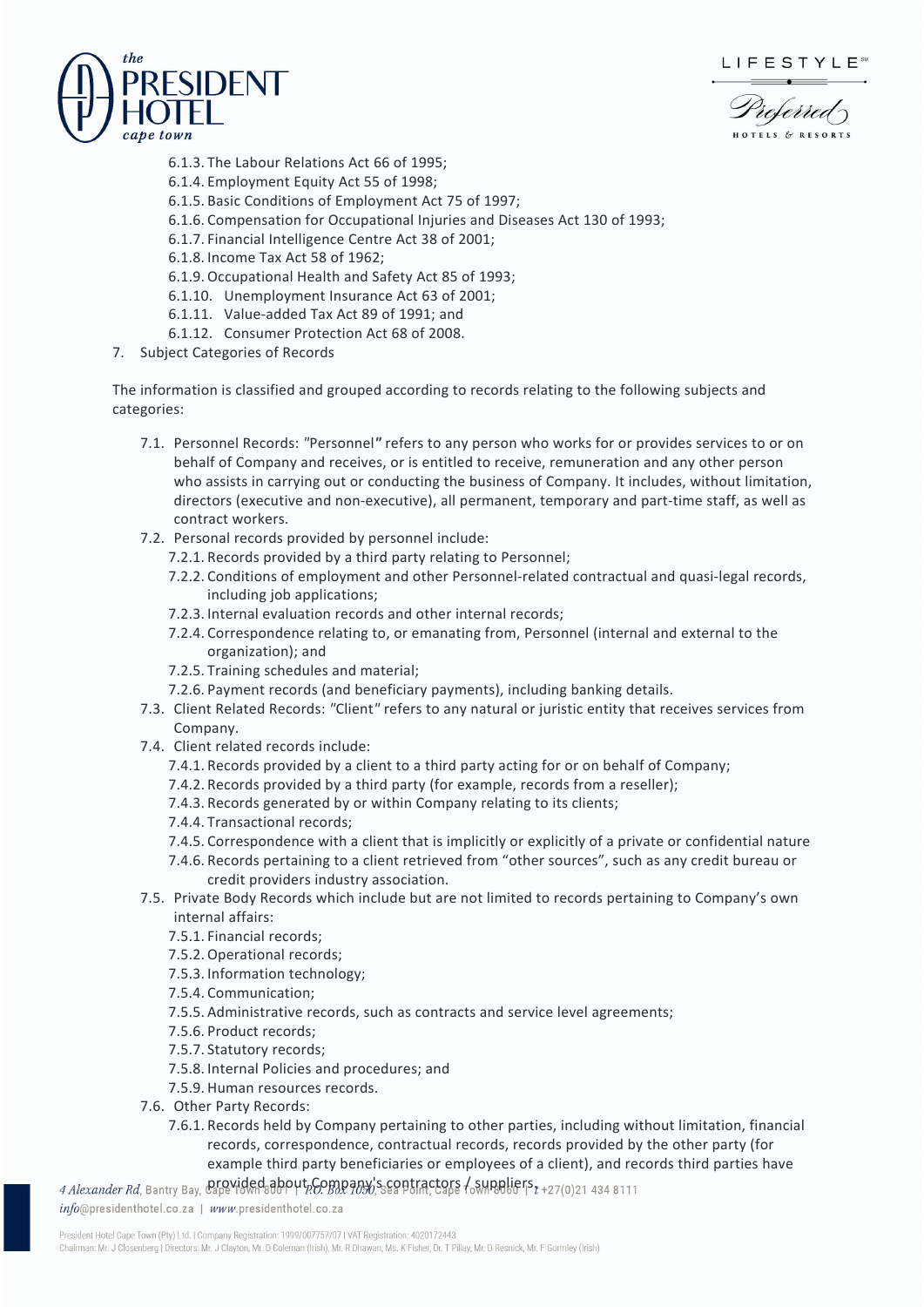





- 7.6.2. Company may possess records pertaining to other parties including, but not limited to, contractors, suppliers, and service providers and such other parties may possess records that can be said to belong to Company.
- 8. Processing details
	- 8.1. In terms of POPIA, data must be processed for a specified purpose. The purpose for which data are processed by Company will depend on the nature of the data and the particular data subject. This purpose is ordinarily disclosed, explicitly or implicitly, at the time the data are collected.
	- 8.2. Purpose of Processing
		- 8.2.1. Personnel data
			- 8.2.1.1.Company processes personnel data for business administration purposes. For example, personnel data are processed for payroll purposes. Personnel data are also processed to the extent required by legislation and regulation. For example, Company discloses employees' financial information to the Commissioner for the South African Revenue Service, in terms of the Income Tax Act 58 of 1962 and employee's sensitive personal information in terms of the Employment Equity Act 55 of 1998.
		- 8.2.2. Client related data
			- 8.2.2.1.Company processes client related records as an integral party of its commercial services. For example Company processes client related records during the client application and onboarding processes and for provision of a service including for FICA and KYC processes.
		- 8.2.2.2.This list of processing purposes is non-exhaustive.
- 9. Third party data
	- 9.1. Company processes third party records for business administration purposes.
- 10. Other party data
	- 10.1.Company processes "other party" records for business administration purposes. For example, Personnel data may be processed in order to effect payment to contractors and / or suppliers.
	- 10.2.In performing these various tasks, Company may, amongst others, collect, collate, process, store and disclose personal information.
- 11. Categories of Data Subjects. Company holds information and records on the following category of data subject:
	- 11.1.Employees / Personnel of Company;
	- 11.2.Clients of Company;
	- 11.3.Any third party with whom Company conducts its business services;
	- 11.4.Contractors of Company;
	- 11.5.Suppliers of Company;
	- 11.6.Service providers of Company.
	- This list of categories of data subjects is non-exhaustive.
- 12. Recipients To Whom Personal Information Will Be Supplied
	- 12.1.Depending on the nature of the data, Company may supply information or records to the following categories of recipients:
		- 12.1.1. Statutory oversight bodies, regulators or judicial commissions of enquiry making a request for data (i.e. the Information Regulator in terms of POPIA);
		- 12.1.2. Any court, administrative or judicial forum, arbitration, statutory commission, or ombudsman making a request for data or discovery in terms of the applicable rules (i.e. the Competition Commission in terms of the Competition Act 89 of 1998);
		- 12.1.3. South African Revenue Services, or another similar authority;
		- 12.1.4. A contracted third party who requires this information to provide services;
		- 12.1.5. Third parties with whom Company has a contractual relationship for the retention of data (for example, a third party hosting services);
		- 12.1.6. Research/ academic institutions;
		- 12.1.7. Auditing and accounting bodies (internal and external);
		- 12.1.8. Anyone making a successful application for access in terms of PAIA.

4 Alexander Rd, Bantry Bay, Cape Town 8001 | P.O. Box 1050, Sea Point, Cape Town 8060 | t+27(0)21 434 8111 info@presidenthotel.co.za | www.presidenthotel.co.za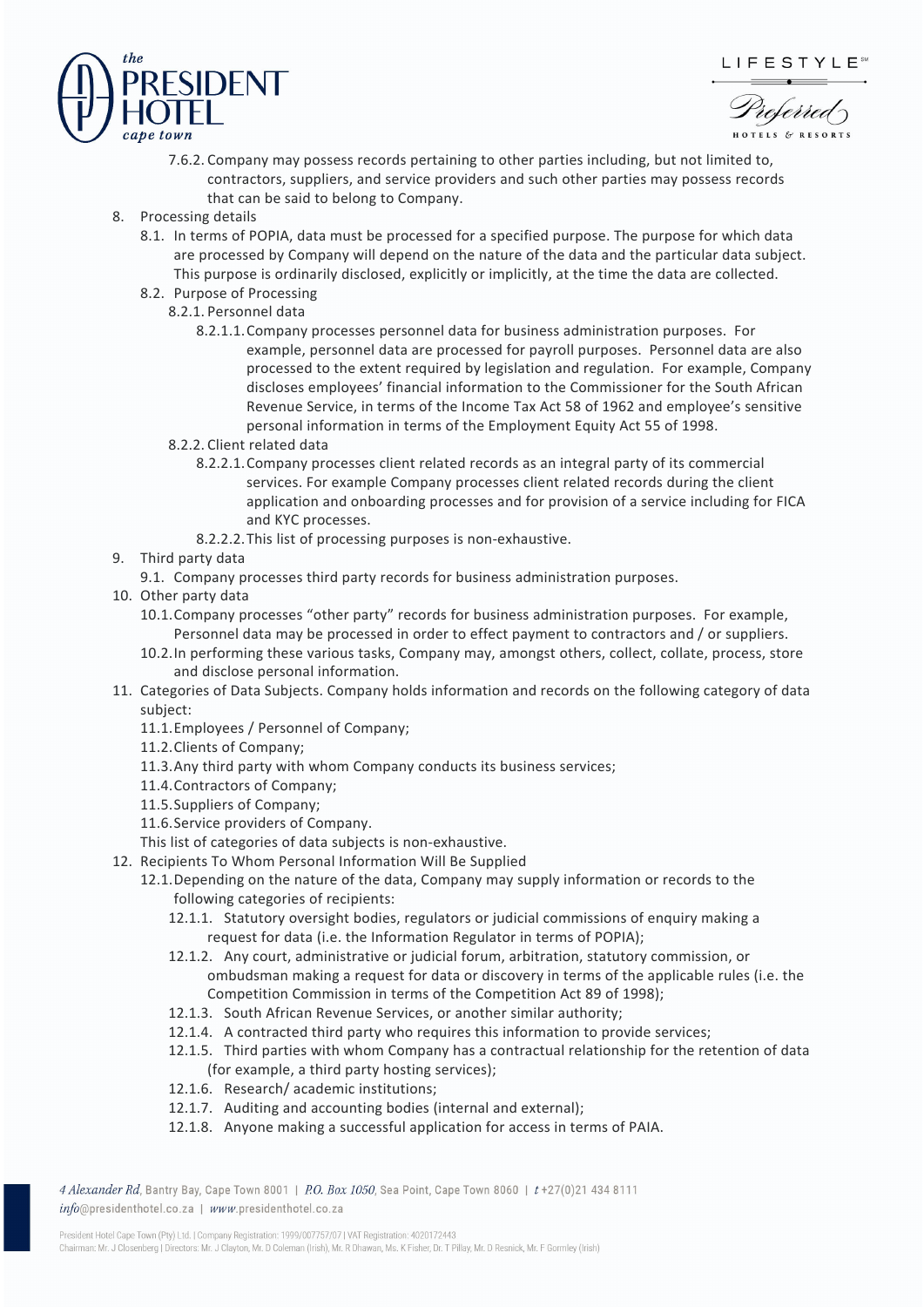

referred



- 13. Planned Transborder Flows Of Personal Information
	- 13.1.Company may transfer personal information to a third party who is in a foreign country in order to administer certain services, but may only do so subject to the provisions of POPIA. Thus internal cross-border transfers, as well as external cross-border transfers of information are envisaged, subject to the provisions of POPIA.
- 14. Security Measures
	- 14.1.Company takes extensive information security measures to ensure the confidentiality, integrity and availability of personal information in Company's possession. Company takes appropriate technical and organizational measures designed to ensure that personal data remain confidential and secure against unauthorized or unlawful processing and against accidental loss, destruction or damage.
- 15. Grounds for Refusal of Access to Records
	- 15.1.Company may refuse a request for information on the following basis:
		- 15.1.1. Mandatory protection of the privacy of a third party who is a natural person, which would involve the unreasonable disclosure of personal information of that natural person;
		- 15.1.2. Mandatory protection of the commercial information of a third party, if the record contains:
			- 15.1.2.1. Trade secrets of that third party;
			- 15.1.2.2. Financial, commercial, scientific or technical information which disclosure could likely cause harm to the financial or commercial interests of that third party; and
			- 15.1.2.3. Information disclosed in confidence by a third party to Company, if the disclosure could put that third party at a disadvantage in negotiations or commercial competition.
		- 15.1.3. Mandatory protection of confidential information of third parties if it is protected in terms of any agreement or legislation;
		- 15.1.4. Mandatory protection of the safety of individuals and the protection of property;
		- 15.1.5. Mandatory protection of records which would be regarded as privileged in legal proceedings;
		- 15.1.6. The commercial activities of Company, which may include:
			- 15.1.6.1. Trade secrets of Company;
			- 15.1.6.2. Financial, which, if disclosed, could put Company at a disadvantage in negotiations or commercial competition;
			- 15.1.6.3. A computer program which is owned by Company and which is protected by copyright.
		- 15.1.7. Requests for information that are clearly frivolous or vexatious, or which involve an unreasonable diversion of resources shall be refused.
- 16. Access procedure
	- 16.1.A requester is any person making a request for access to a record of, or held by, Company. The requester is entitled to request access to information, including information pertaining to third parties, but Company is not obliged to grant such access. Apart from the fact that access to a record can be refused based on the grounds set out in paragraph 15 above, in order to successfully access information the requester must fulfil the prerequisite requirements for access in terms of PAIA, including the payment of a request and access fee.
- 17. Access Request Procedure
	- 17.1.A requester requiring access to information held by Company must complete the prescribed Access Request Form, available here:
		- https://www.justice.gov.za/forms/paia/J752\_paia\_Form%20C.pdf, submit it to the Information Officer at the physical address or electronic mail address recorded in paragraph 3.5 and pay a request fee (and a deposit, if applicable).
		- 17.2.In order to facilitate a timely response to requests for access, all requesters should take note of the following when completing the Access Request Form:
			- 17.2.1. The Access Request Form must be comprehensively completed.

4 Alexander Rd, Bantry Bay, Cape Town 8001 | P.O. Box 1050, Sea Point, Cape Town 8060 | t+27(0)21 434 8111 info@presidenthotel.co.za | www.presidenthotel.co.za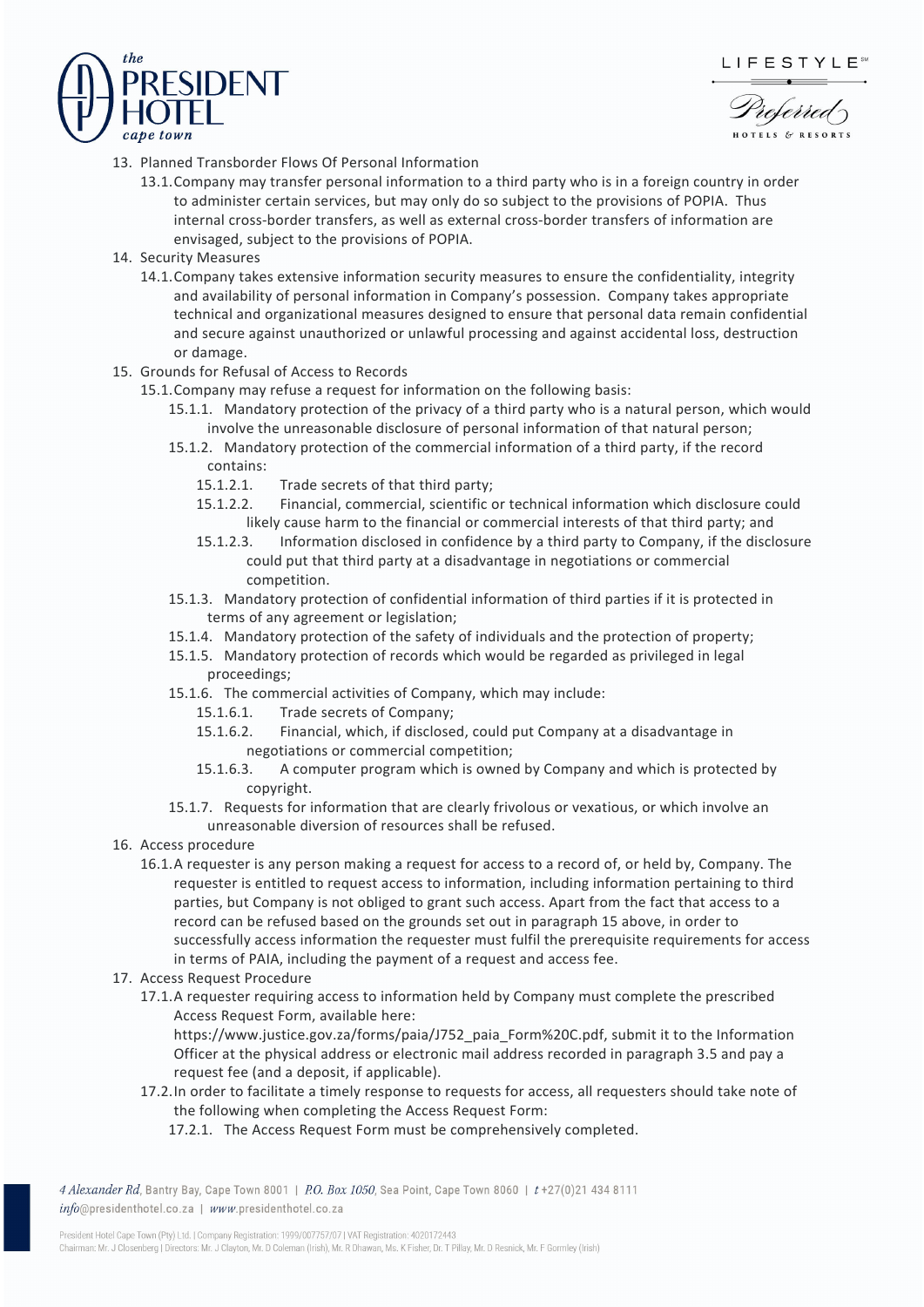# LIFESTYLE<sup>®</sup>



referred

- 17.2.2. Proof of identity is required to authenticate the identity of the requester. Therefore, in addition to the access request form, requesters will be required to supply a copy of their identification document.
- 17.2.3. Every applicable question must be answered. If a question does not apply "N/A" should be stated in response to that question. If there is nothing to disclose in reply to a particular question "Nil" should be stated in response to that question.
- 17.2.4. The Access Request Form must be completed with enough particularity to enable the Information Officer to identify:
	- 17.2.4.1. The record(s) requested;
	- 17.2.4.2. The identity number of the requester;
	- 17.2.4.3. The form of access required if the request is granted;
	- 17.2.4.4. The postal address or fax number of the requester.
- 17.3.The requester must also state that he or she requires the information in order to exercise or protect a right, and clearly state the nature of the right to be exercised or protected. In addition, the requester must clearly specify why the record is necessary to exercise or protect such a right.
- 17.4.If a request is made on behalf of another person, then the requester must submit proof of the capacity in which the requester is making the request to the reasonable satisfaction of the Information Officer.
- 17.5.If an individual is unable to complete the prescribed form because of illiteracy or disability, such a person may make the request orally.
- 17.6.The requester will be informed in writing whether access has been granted or denied. If, in addition, the requester requires the reasons for the decision in any other manner, he must state the manner and the particulars so required.
- 18. Payment Of Fees
	- 18.1.Payment details can be obtained from the Information Officer and can be made either via a direct deposit, by bank guaranteed cheque or by postal order. Proof of payment must be supplied when the Access Request Form is submitted.
	- 18.2.The prescribed fee is set out below in Annexure 1.
	- 18.3.Note that the requester may lodge a complaint to the Information Regulator or an application with a court against the tender or payment of the request fee.
	- 18.4.If the search for, and the preparation of, the record for disclosure would, in the opinion of the Information Officer, require more than 6 hours, the requester may be required to pay as a deposit one third of the access fee (the fee which will be payable if the request is granted).
	- 18.5.Note that the requester may lodge a complaint to the Information Regulator or an application with a court against the tender or payment of the deposit.
	- 18.6.If a deposit has been paid in respect of a request for access which is subsequently refused, then the Information Officer must refund the deposit to the requester.
	- 18.7.The requester must pay the prescribed fee before any processing, or any further processing, can take place.
- 19. Third Party Notification
	- 19.1.Company must take all reasonable steps to inform a third party to whom or which a requested record relates if the disclosure of that records would –
		- 19.1.1. involve the disclosure of personal information about that third party;
		- 19.1.2. involve the disclosure of trade secrets of that third party; financial, commercial, scientific or technical information (other than trade secrets) of that third party, the disclosure of which would be likely to cause harm to the commercial or financial interests of that third party; or information supplied in confidence by a third party, the disclosure of which could reasonably be expected to put that third party at a disadvantage in contractual or other negotiations; or to prejudice that third party in commercial competition;
		- 19.1.3. constitute an action for breach of a duty of confidence owed to a third party in terms of an agreement; or
		- 19.1.4. involve the disclosure of information about research being, or to be, carried out by or on behalf of a third party, the disclosure of which would be likely to expose the third party, a

19.1.5.<br>111 *4 Alexander Rd*, Bantry Bay, Cape Town 8001 | *P.O. Box 1050*, Sea Point, Cape Town 8060 | *t*+27(0)21 434 8111 info@presidenthotel.co.za | www.presidenthotel.co.za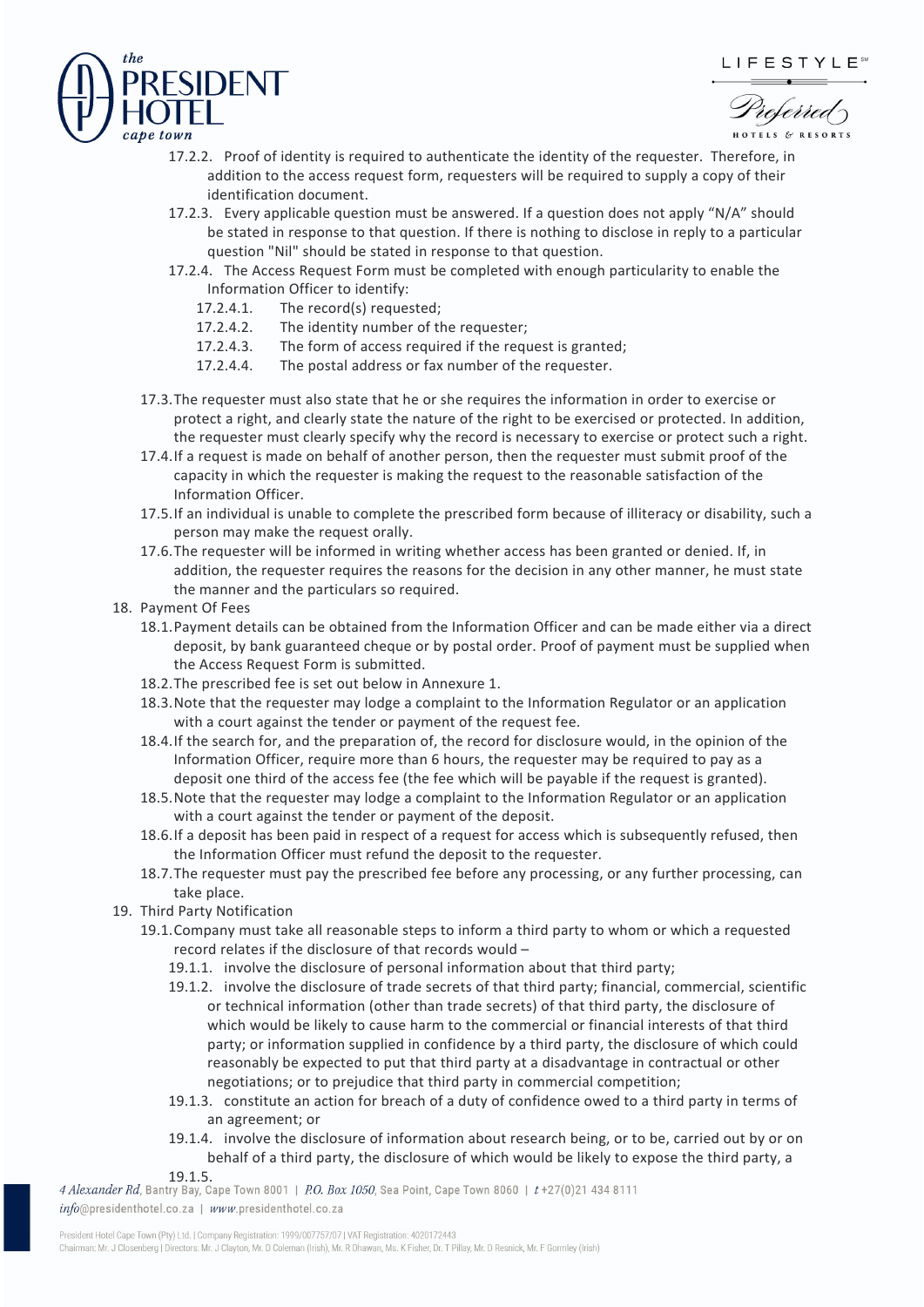## LIFESTYLE<sup>®</sup>



referred

person that is or will be carrying out the research on behalf of the third party, or the subject matter of the research, to serious disadvantage.

- 19.2.Company will inform the third party as soon as reasonably possible, but in any event, within 21 days after that request is received.
- 19.3.Within 21 days of being informed of the request, the third party may-
	- 19.3.1. make written or oral representations to the Information Officer why the request for access should be refused; or
	- 19.3.2. give written consent for the disclosure of the record to the requester.
- 19.4.Company will notify the third party of the outcome of the request. If the request is granted, adequate reasons for granting the request will be given.
- 19.5.The third party may lodge a complaint to the Information Regulator or an application with a court against the decision within 30 days after notice is given, after which the requester will be given access to the record after the expiry of the 30 day period.
- 20. Notification of Decision
	- 20.1.The Information Officer will, within 30 days of receipt of the request, decide whether to grant or decline the request and give notice with reasons (if required) to that effect.
	- 20.2.The 30 day period, within which Company has to decide whether to grant or refuse the request, may be extended for a further period of not more than 30 days if the information cannot reasonably be obtained within the original 30 day period. For example, the time period may be extended if the request is for a large amount of information, or the request requires Company to search for information held at another office of Company.
	- 20.3.The Information Officer will notify the requester in writing should an extension be required. The requester may lodge a complaint to the Information Regulator or an application with a court against the extension.
- 21. Remedies Available for Refusals for a Request for Information
	- 21.1.All complaints, by a requester or a third party, can be made to the Information Regulator or a court, in the manner prescribed below.
	- 21.2.The requester or third party, as the case may be, may submit a complaint in writing to the Information Regulator, within 180 days of the decision, alleging that the decision was not in compliance with the provisions of PAIA.
	- 21.3.The Information Regulator will investigate the complaint and reach a decision which may include a decision to investigate, to take no further action or to refer the complaint to the Enforcement Committee established in terms of POPIA. The Information Regulator may serve an enforcement notice confirming, amending or setting aside the impugned decision, which must be accompanied by reasons.
	- 21.4.An application to court maybe brought in the ordinary course. For purposes of PAIA, any reference to an application to court includes an application to a Magistrates' Court.

4 Alexander Rd, Bantry Bay, Cape Town 8001 | P.O. Box 1050, Sea Point, Cape Town 8060 | t +27(0)21 434 8111 info@presidenthotel.co.za | www.presidenthotel.co.za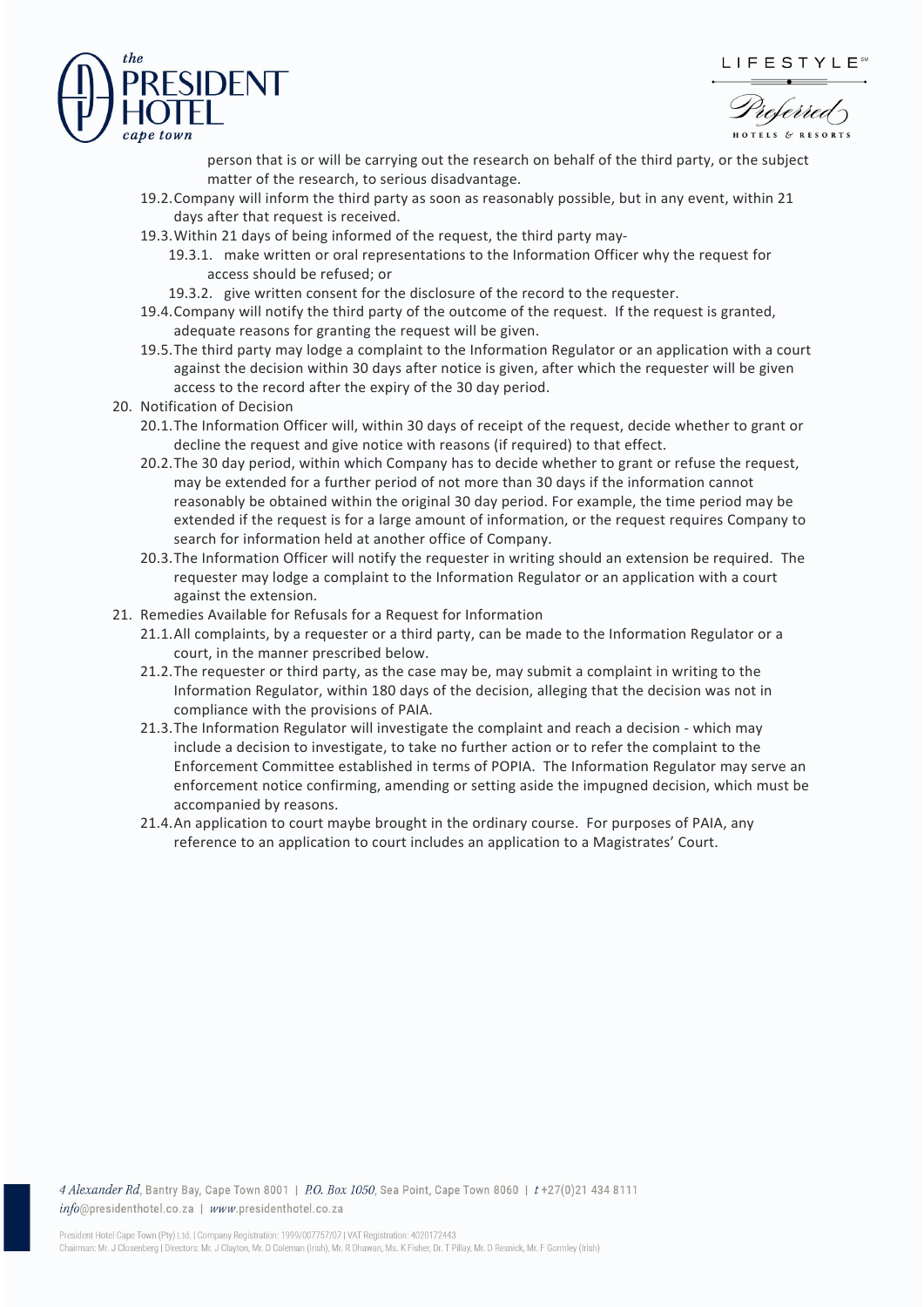

$$
\mathsf{LIFESTYLE}^*
$$

referred

#### **ANNEXURE 1: PRESCRIBED FEES**

- 1.1. The fee for a copy of the manual as contemplated in regulation 9(2)(c) is R1,10 for every photocopy of an A4-size page or part thereof.
- 1.2. The fees for reproduction referred to in regulation 11(1) are as follows:
	- 1.2.1. For every photocopy of an A4-sized page or part thereof: R1,10
	- 1.2.2. For every printed copy of an A4-sized page or part thereof held on a computer or in electronic or machine-readable form: R0,75
	- 1.2.3. For a copy in a computer-readable form on:
		- 1.2.3.1. stiffy disc R7,50
		- 1.2.3.2. compact disc R70,00
		- 1.2.3.3. For visual images:
			- 1.2.3.3.1. a transcription of visual images, for an A4-size page or part thereof 40,00
			- 1.2.3.3.2. For a copy of visual images R60,00
		- 1.2.3.4. For an audio record:
			- 1.2.3.4.1. For a transcription of an audio record, for an A4-size page or part thereof R20,00
			- 1.2.3.4.2. For a copy on an audio record R30,00
- 1.3. The request fee payable by a requester, other than a personal requester, referred to in regulation 11(2) is R50,00.
- 1.4. The access fees payable by a requester referred to in regulation 11(3) are as follows:
	- 1.4.1. Fees are:
		- 1.4.1.1. For every photocopy of an A4-size page or part thereof R1,10
		- 1.4.1.2. For every printed copy of an A4-size page or part thereof held on a computer or in

electronic or machine-readable form R0,75

- 1.4.1.3. For a copy in a computer-readable form on:
	- 1.4.1.3.1. stiffy disc R7,50
	- 1.4.1.3.2. compact disc R70,00
- 1.4.1.4. For a transcription of visual images:
	- 1.4.1.4.1. for an A4-sized page or part thereof R40,00
	- 1.4.1.4.2. For a copy of visual images R60,00
- 1.4.1.5. For a transcription of an audio record:
	- 1.4.1.5.1. For an A4-size page or part thereof R20,00
	- 1.4.1.5.2. For a copy of an audio record R30,00
- 1.4.1.6. To search for and prepare the record for disclosure, R30,00 for each hour or part of an

#### hour reasonably required for such search and preparation.

4 Alexander Rd, Bantry Bay, Cape Town 8001 | P.O. Box 1050, Sea Point, Cape Town 8060 | t+27(0)21 434 8111 info@presidenthotel.co.za | www.presidenthotel.co.za